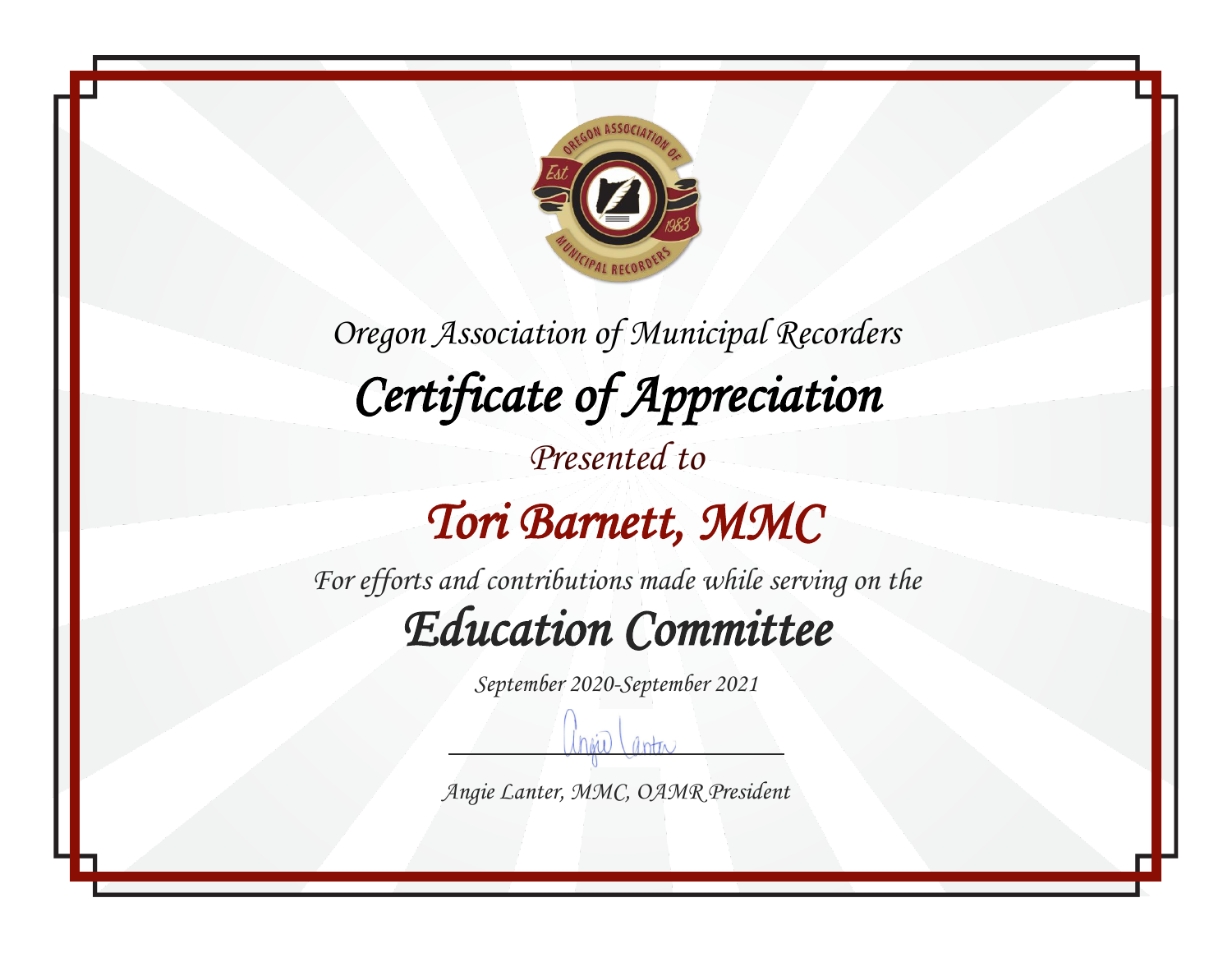

### *Joanna Bilbrey*

*For efforts and contributions made while serving on the Education Committee* 

*September 2020-September 2021*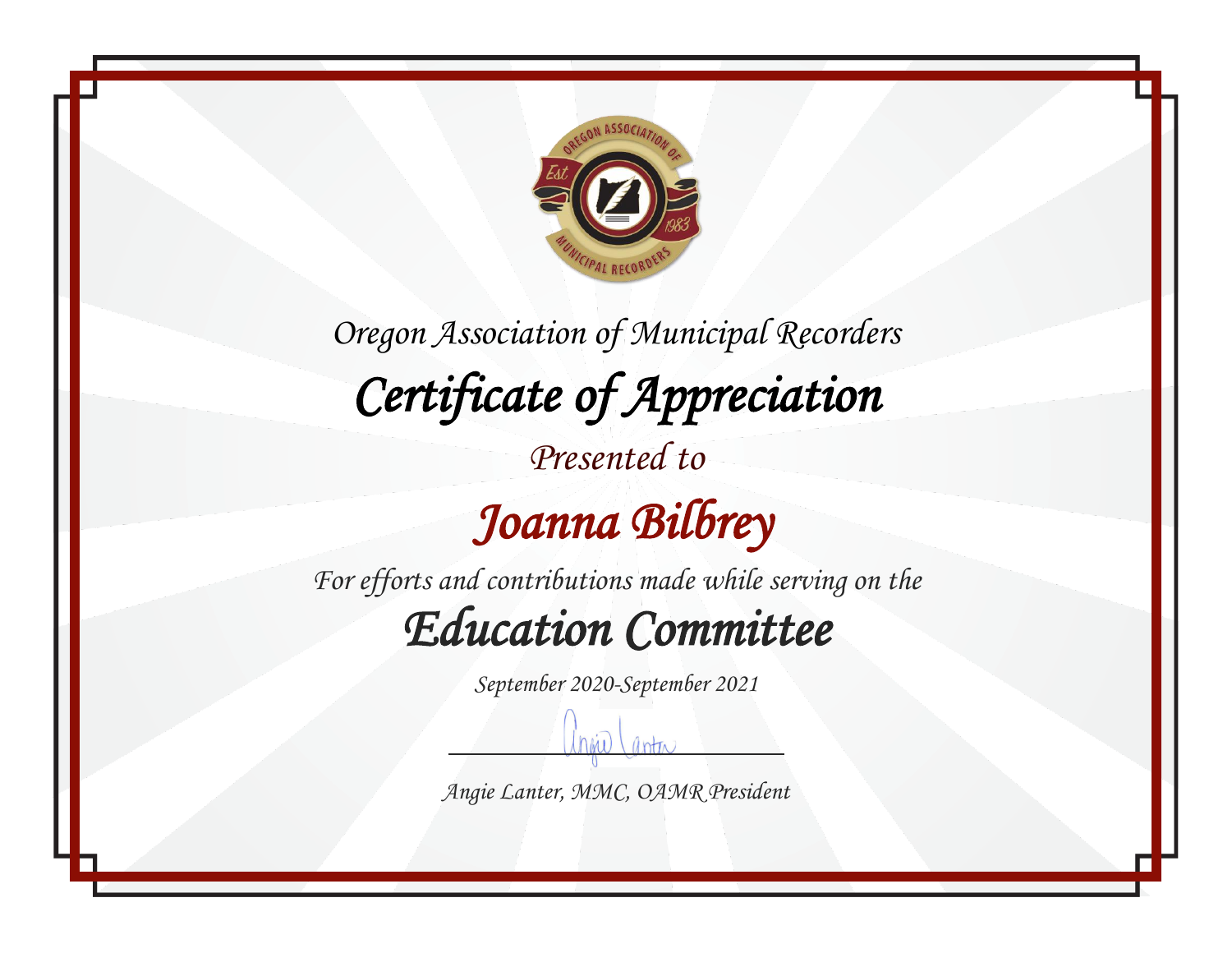

*Oregon Association of Municipal Recorders Certificate of Appreciation Presented to Stephanie Borst, CMC For efforts and contributions made while serving on the*

### *Education Committee*

*September 2020-September 2021*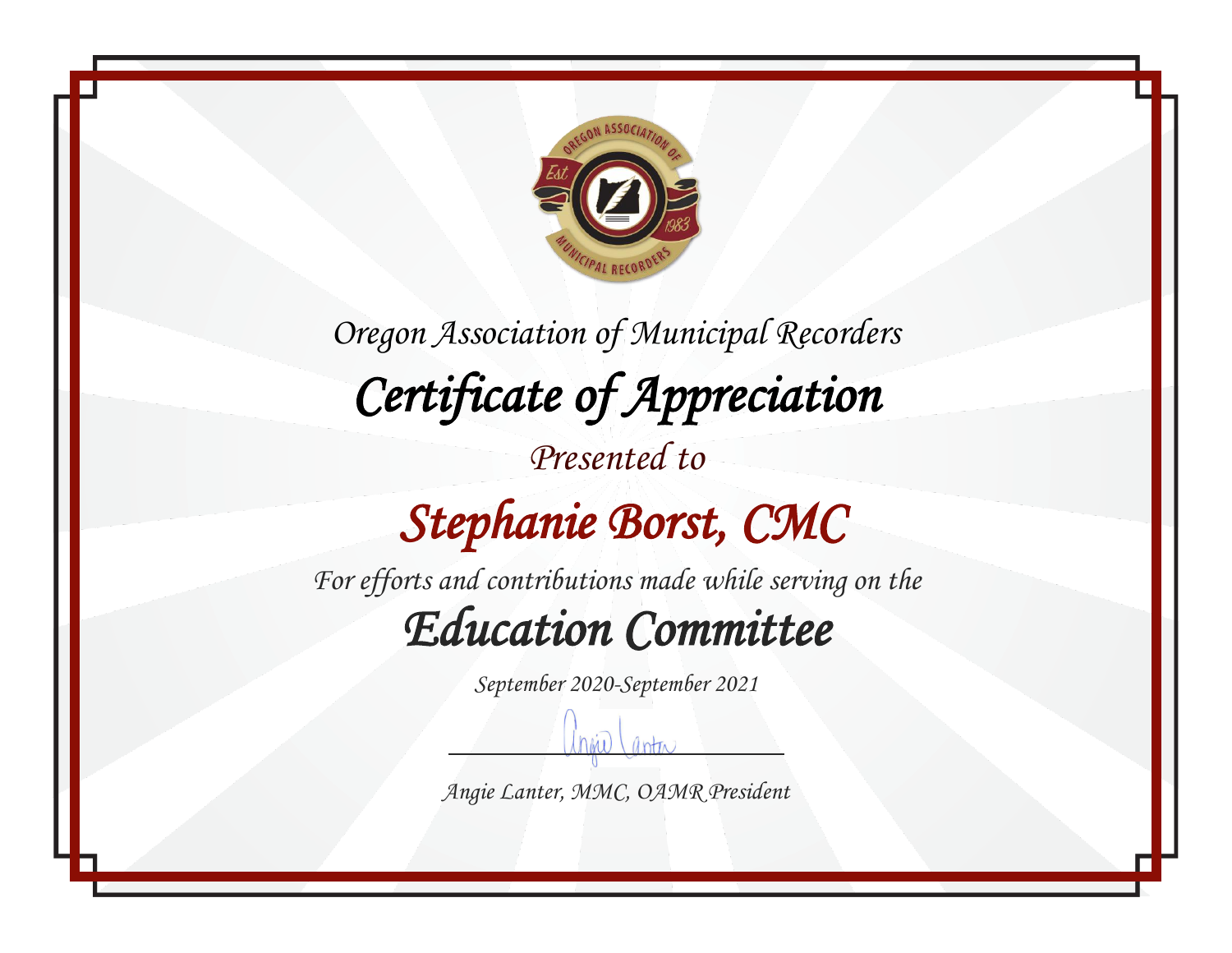

### *Tracy Davis, MMC*

*For efforts and contributions made while serving on the Education Committee* 

*September 2020-September 2021*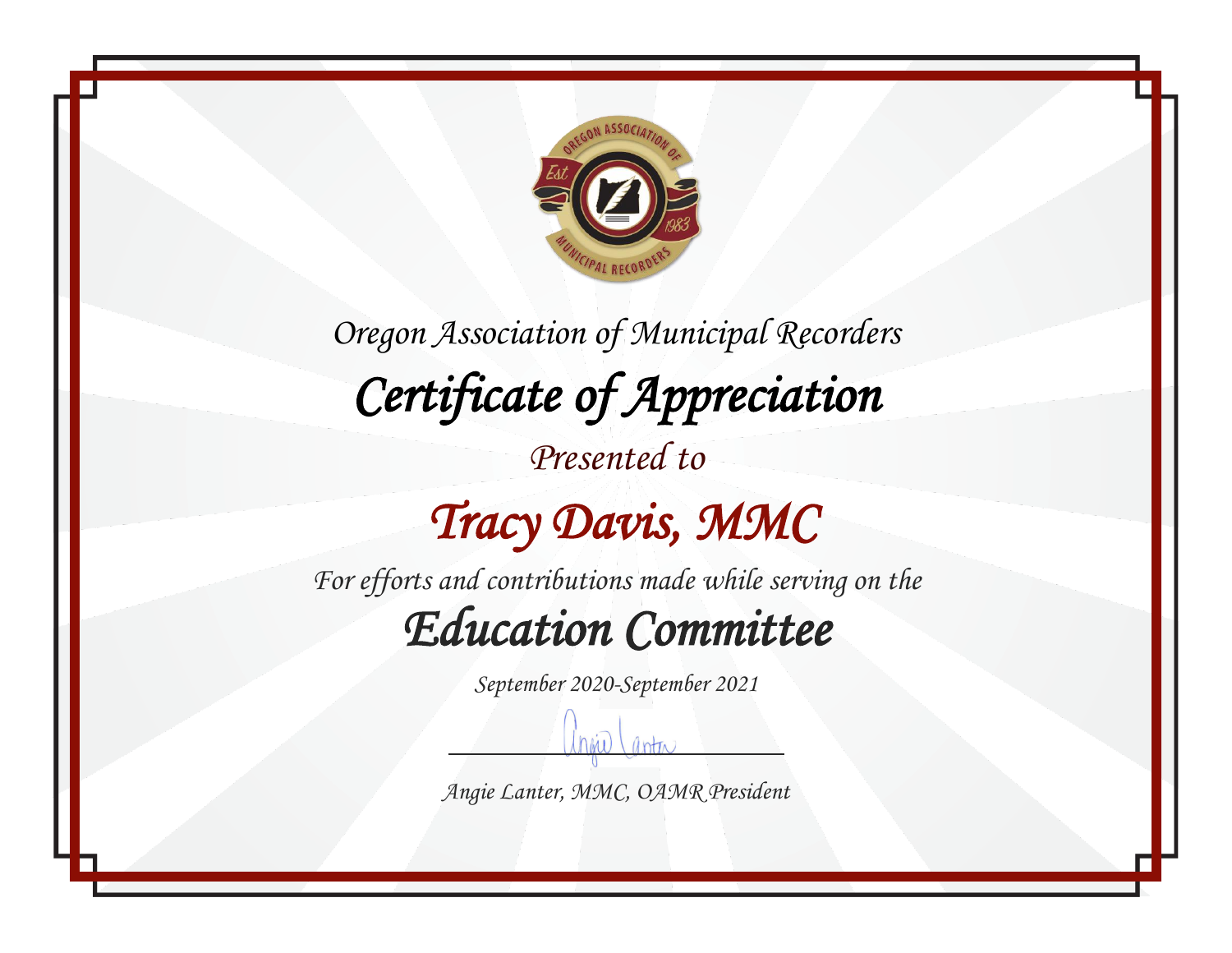

*Oregon Association of Municipal Recorders Certificate of Appreciation Presented to Michele Eldridge, CMC* 

*For efforts and contributions made while serving on the Education Committee* 

*September 2020-September 2021*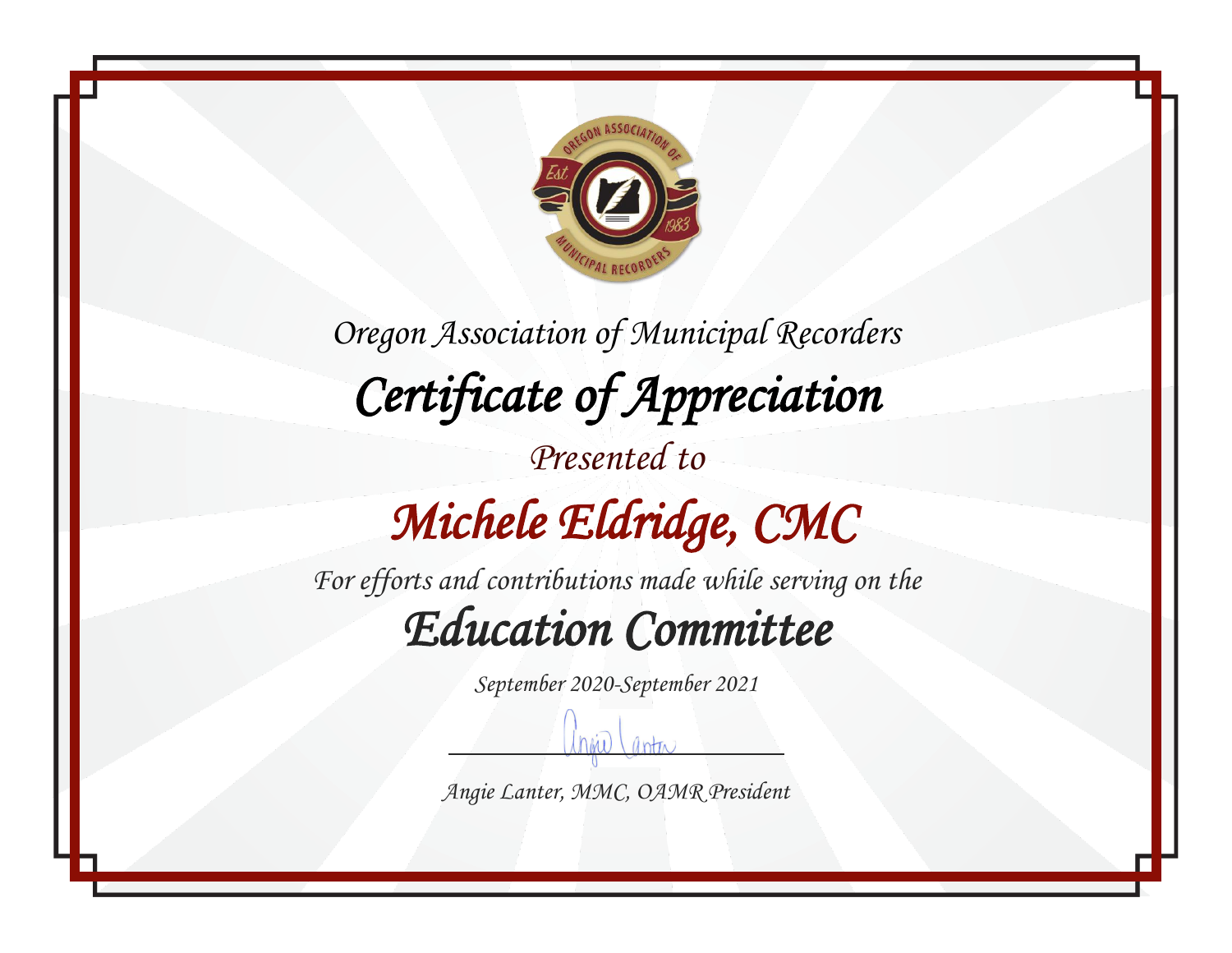

### *Izetta Grossman, CMC*

*For efforts and contributions made while serving on the Education Committee* 

*September 2020-September 2021*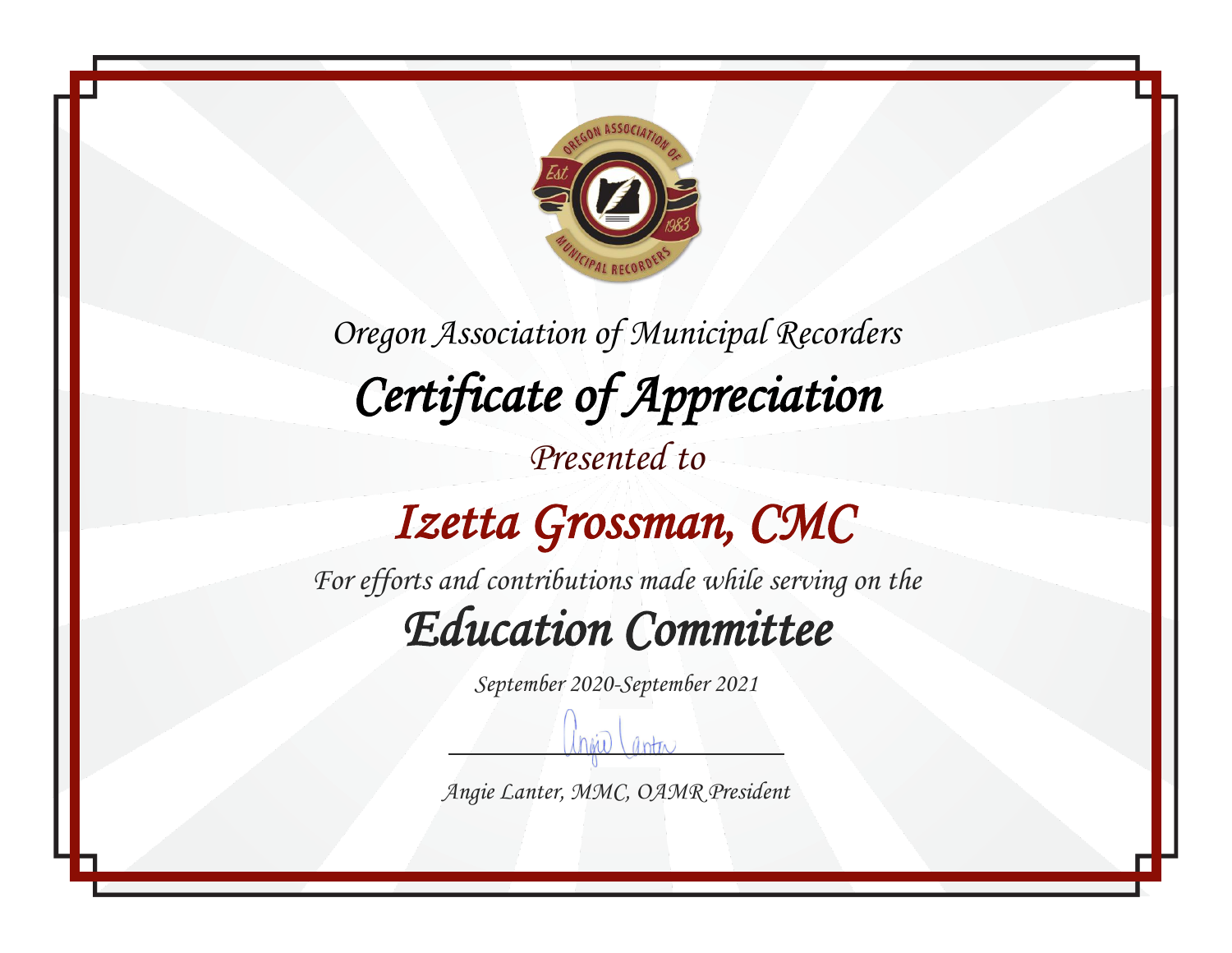

#### *Karen Howton, CMC*

*For efforts and contributions made while serving on the Education Committee* 

*September 2020-September 2021*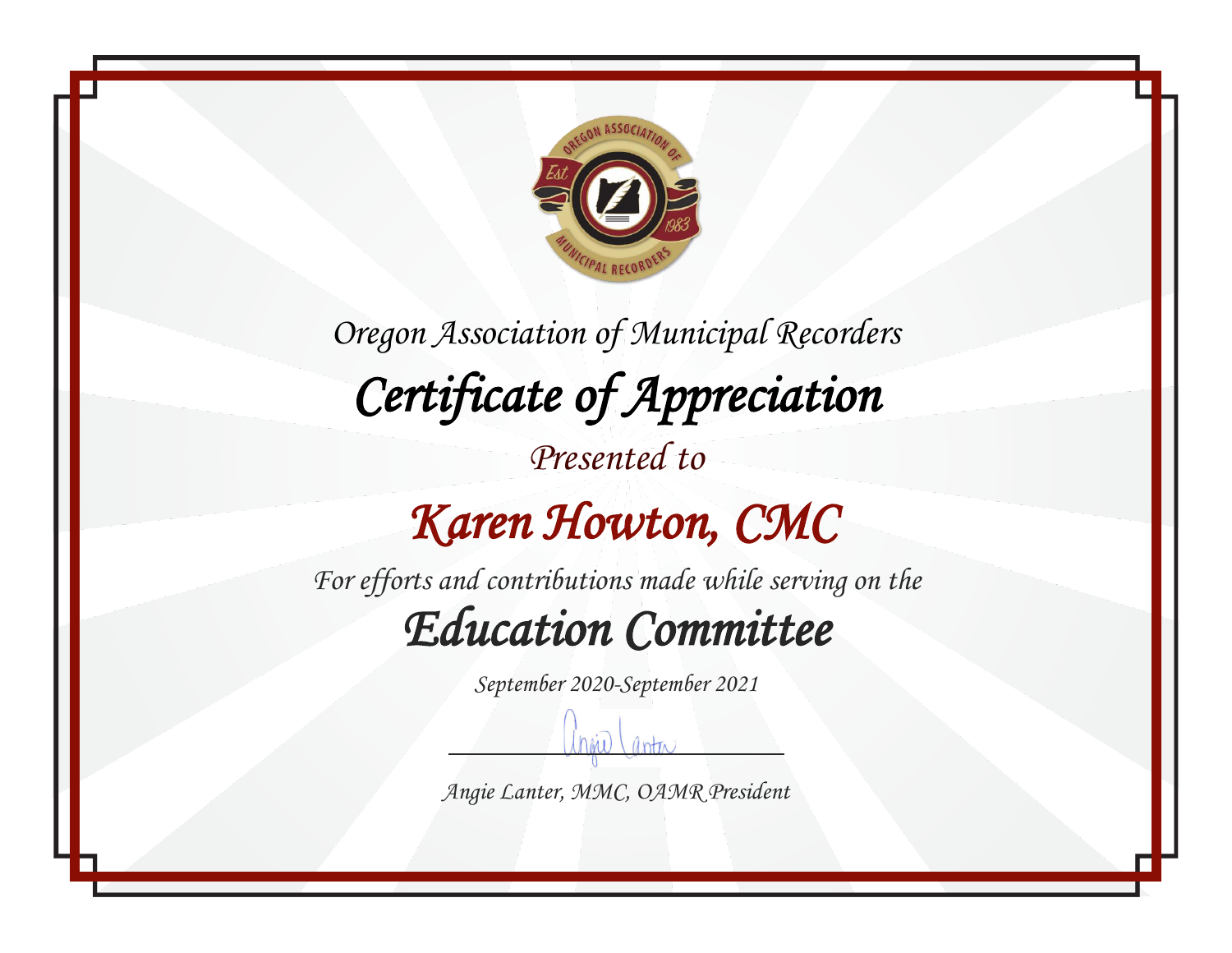

*Oregon Association of Municipal Recorders Certificate of Appreciation Presented to Karin Johnson, MMC* 

*For efforts and contributions made while serving on the Education Committee* 

*September 2020-September 2021*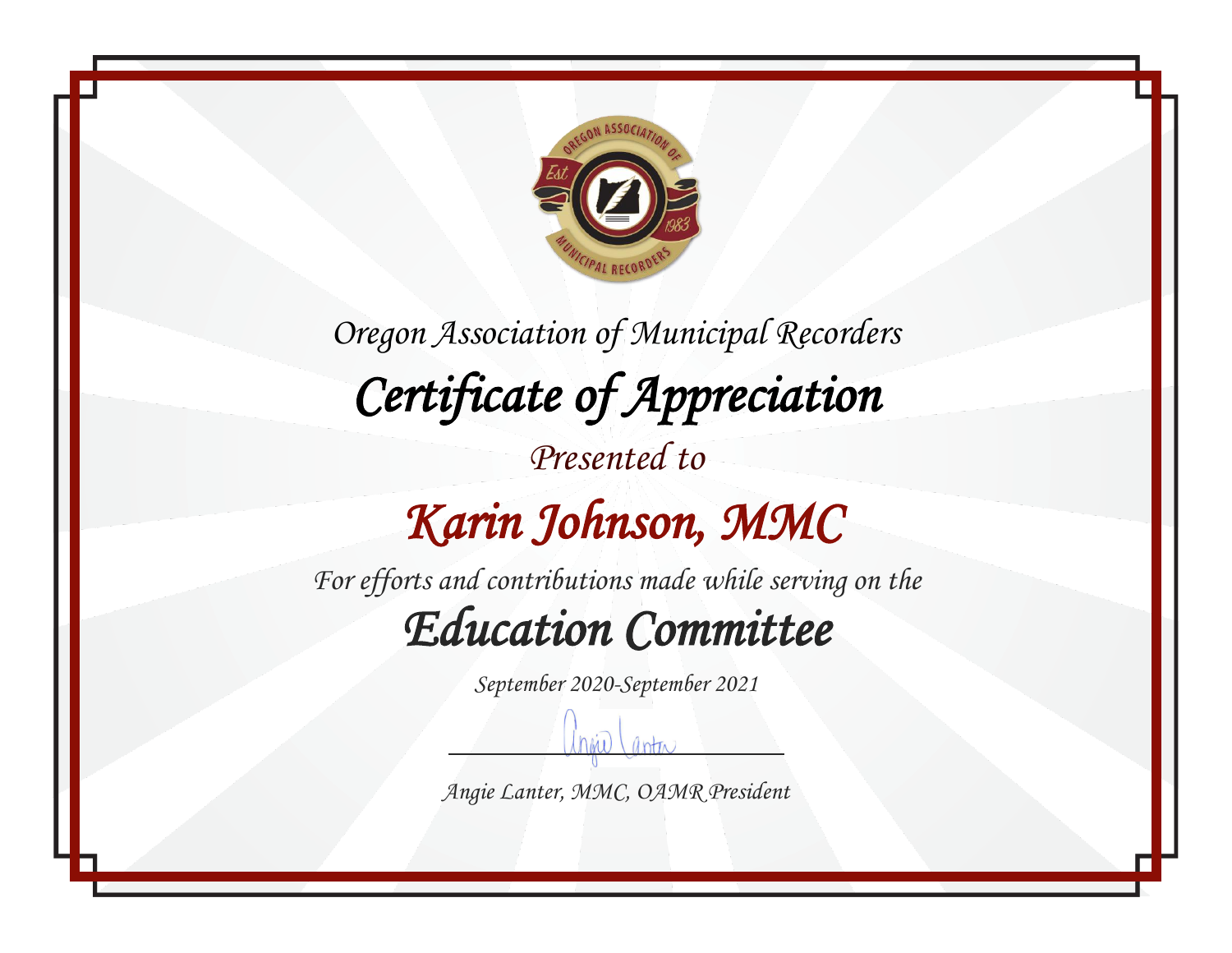

# *Carol Krager, CMC*

*For efforts and contributions made while serving on the Education Committee* 

*September 2020-September 2021*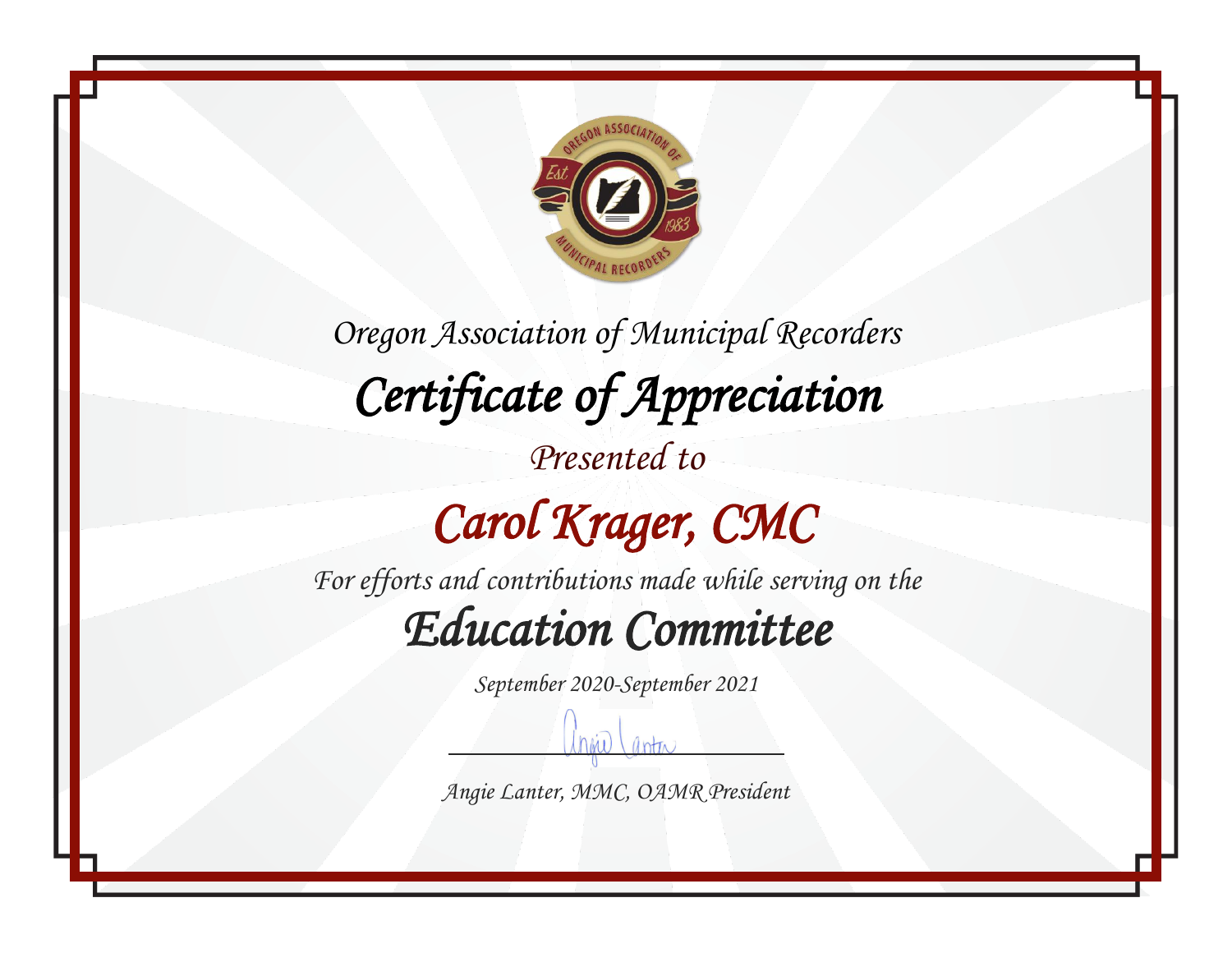

*Presented to*

## *Angie Lanter, MMC*

*For efforts and contributions made while serving on the Education Committee* 

*September 2020-September 2021*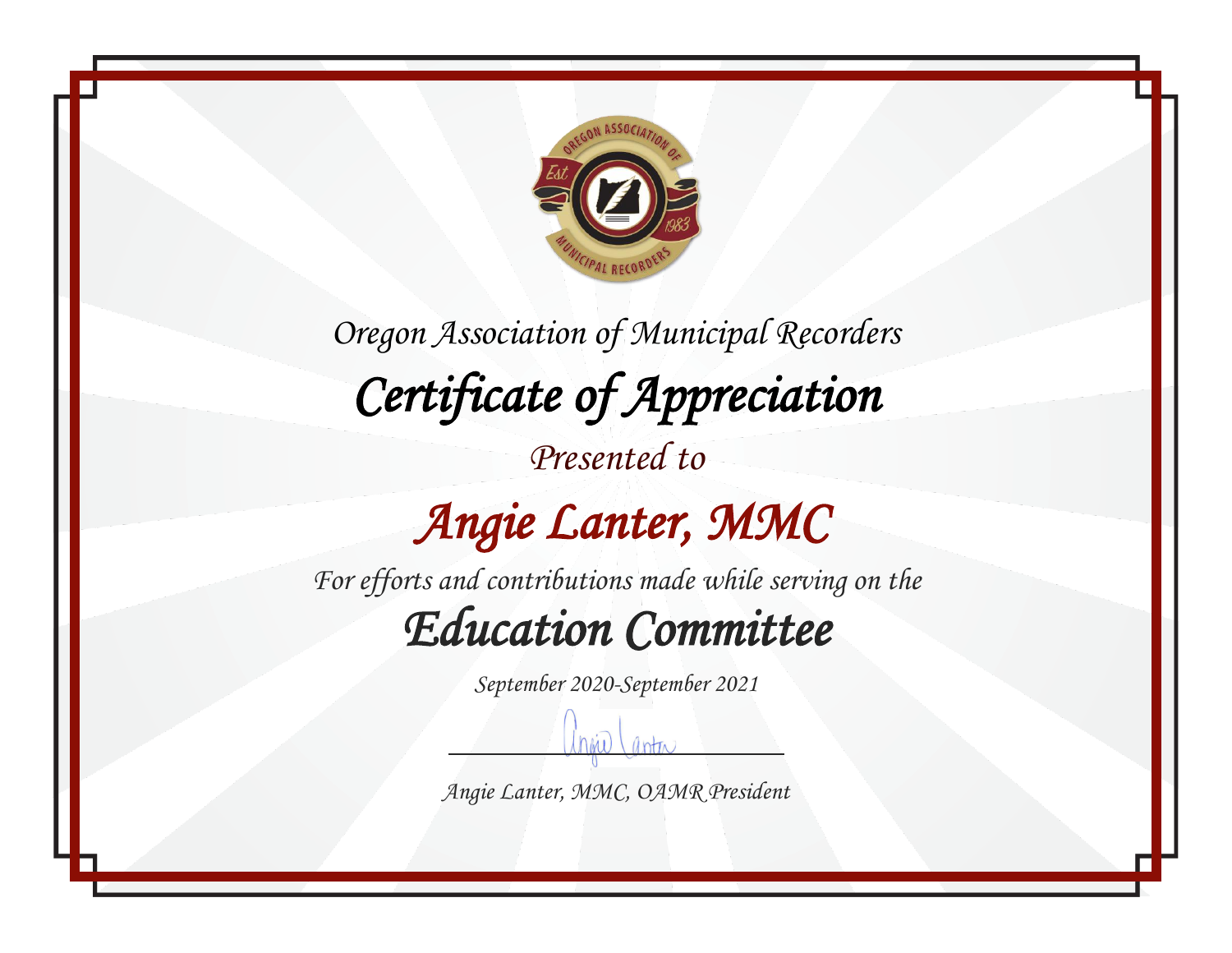

*Oregon Association of Municipal Recorders Certificate of Appreciation Presented to Nicole Morris, MMC* 

*For efforts and contributions made while serving on the Education Committee* 

*September 2020-September 2021*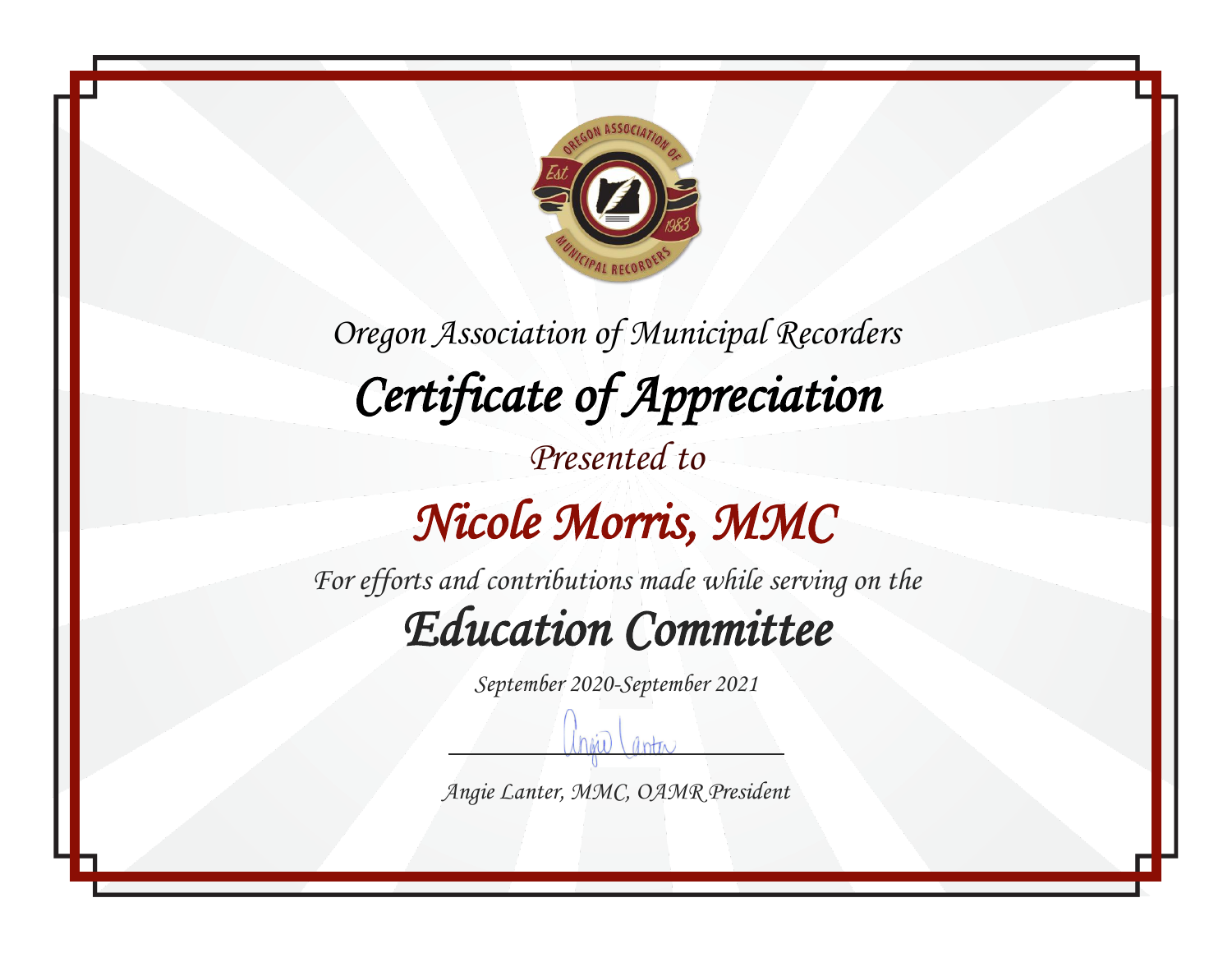

*For efforts and contributions made while serving on the Education Committee* 

*September 2020-September 2021*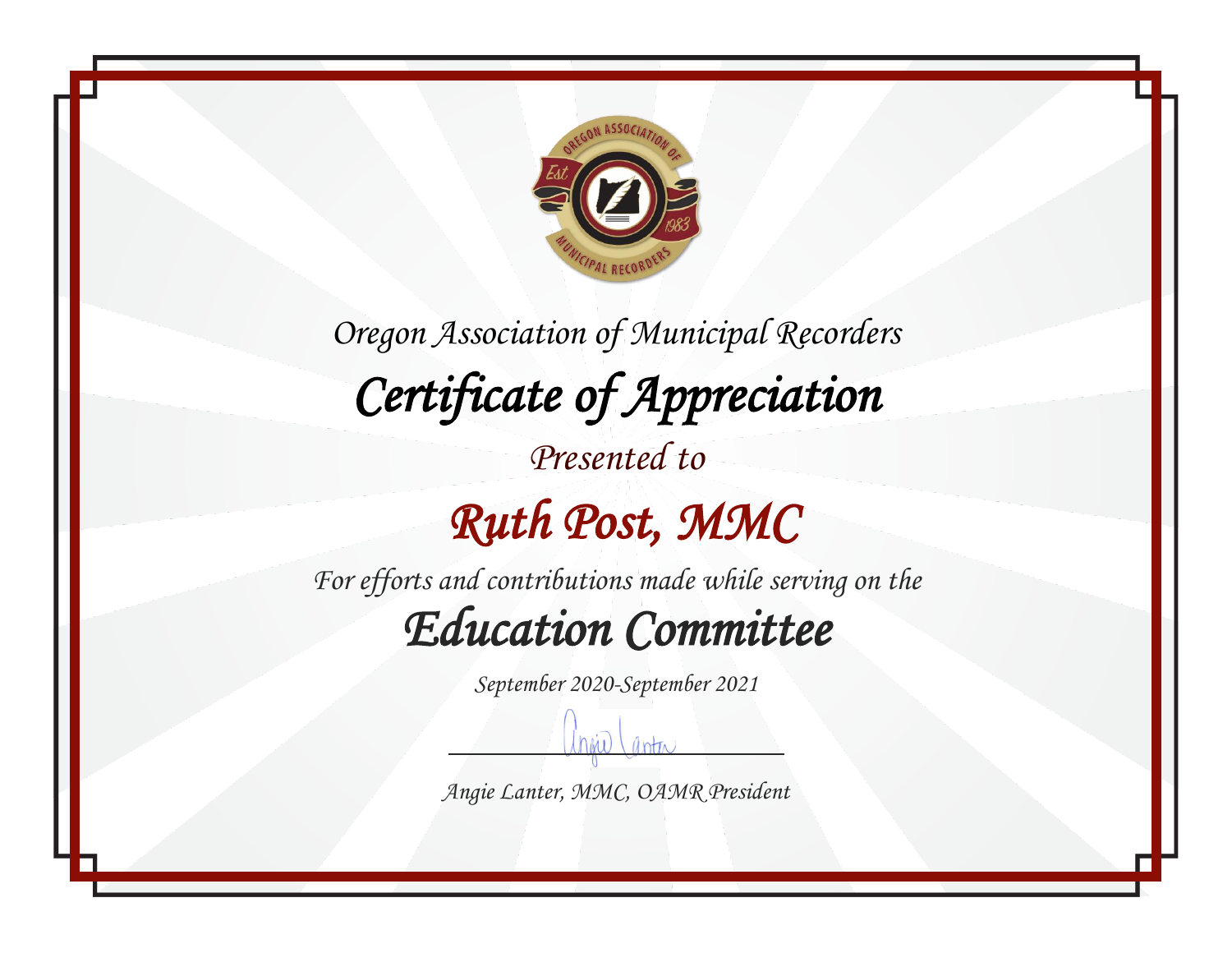

# *Cathy Steere, MMC*

*For efforts and contributions made while serving on the Education Committee* 

*September 2020-September 2021*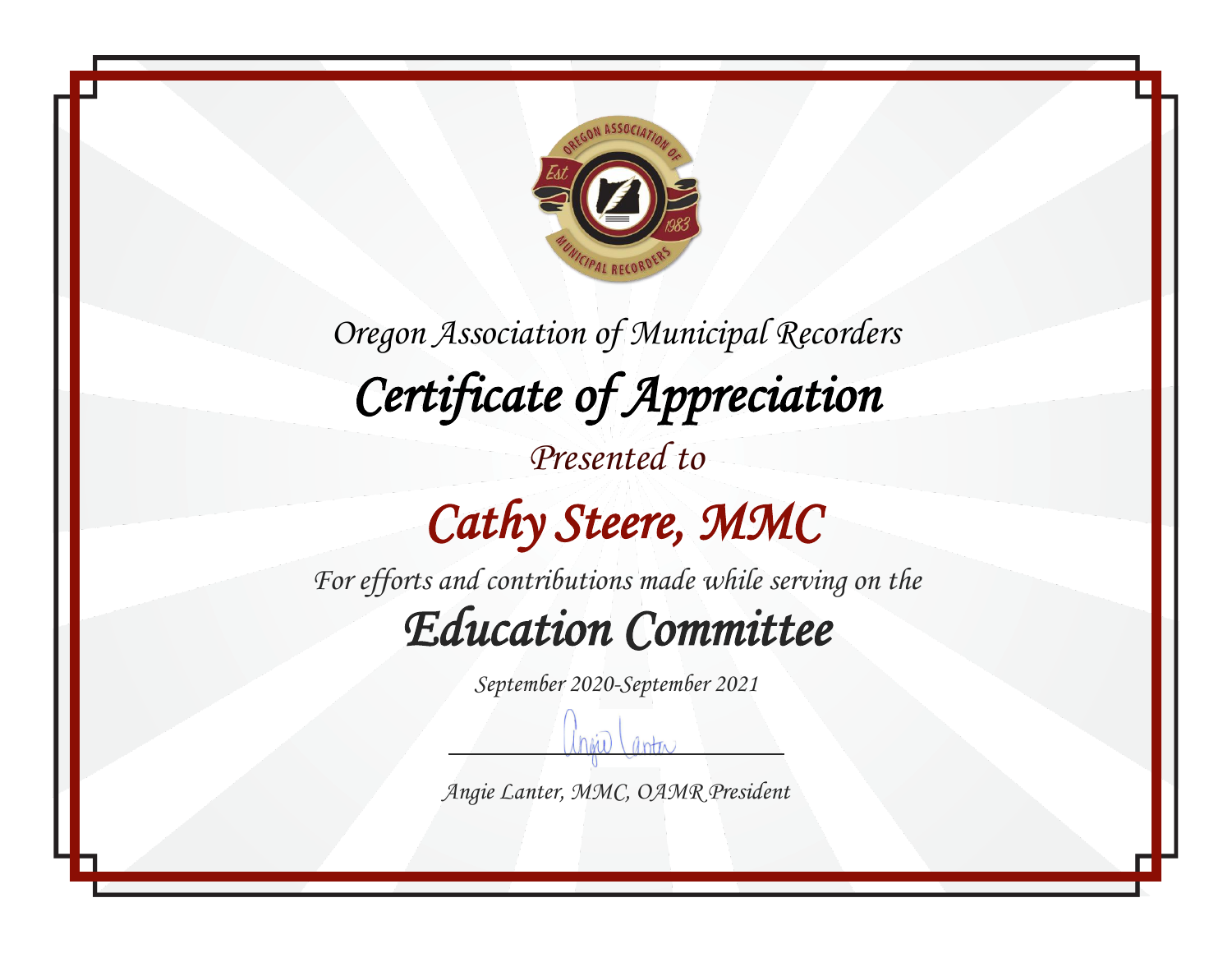

*Oregon Association of Municipal Recorders Certificate of Appreciation Presented to Gloria Tucker, CMC* 

*For efforts and contributions made while serving on the Education Committee* 

*September 2020-September 2021*